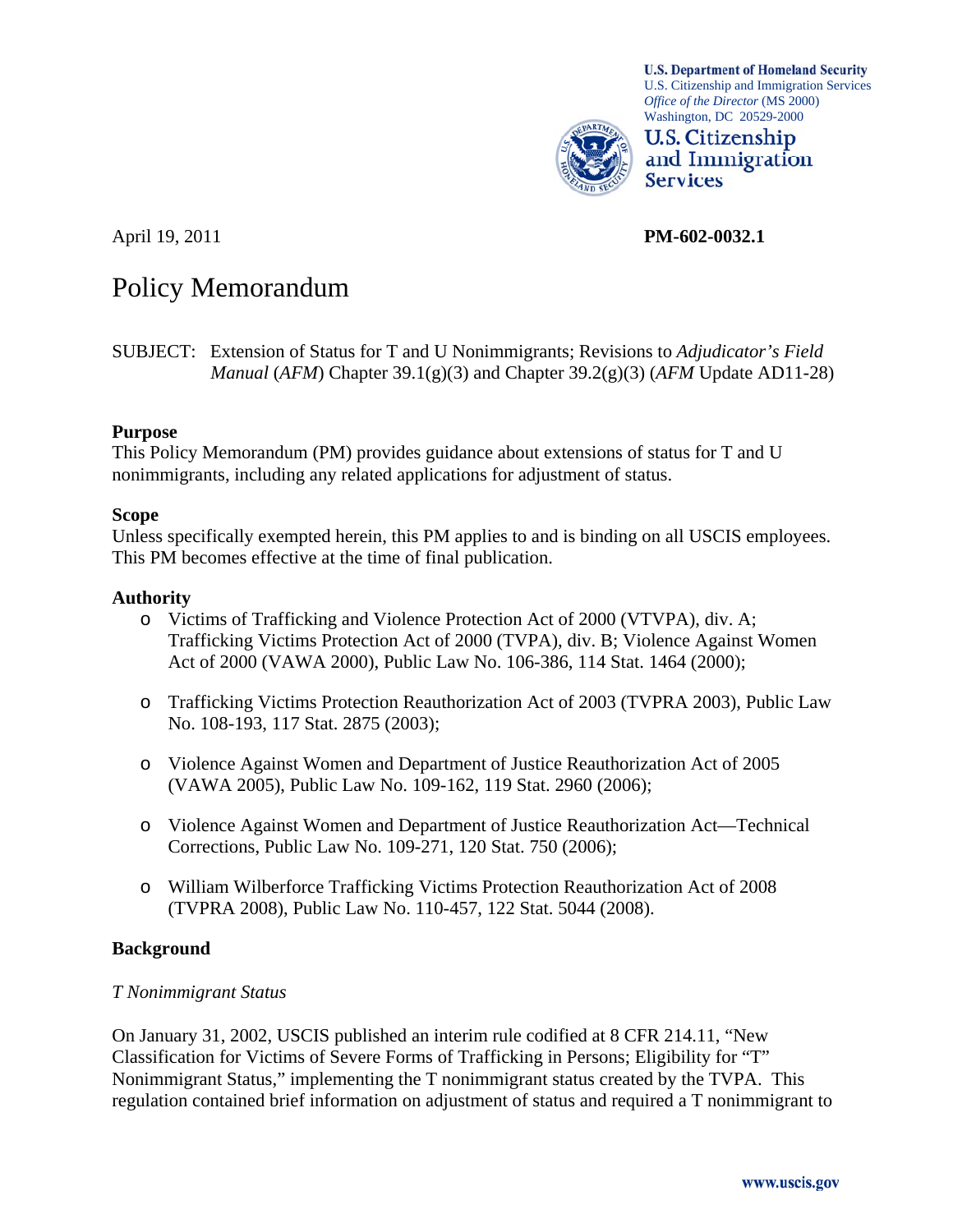file for adjustment of status within the 90 days immediately preceding the third anniversary of the approval of T nonimmigrant status. 8 CFR 214.11(p)(2) (2008). The regulation also stated that proper filing of an application for adjustment of status would allow the applicant to remain in T nonimmigrant status, with all the rights and privileges of a T nonimmigrant, until a final decision is rendered on the application.

On January 5, 2006, Congress passed VAWA 2005, lengthening the duration of status for a T nonimmigrant from three years to four years. Immigration and Nationality Act (INA) § 214(o)(7)(A). It also created an extension of T nonimmigrant status beyond the four years based on a certification from a law enforcement official that the T nonimmigrant's presence was necessary to assist in the investigation or prosecution of the acts of trafficking. INA  $§$  214(o)(7)(B).

On December 12, 2008, USCIS published an interim rule, "Adjustment of Status to Lawful Permanent Resident for Aliens in T or U Nonimmigrant Status," implementing the adjustment of status provisions for T nonimmigrants at 8 CFR 245.23. Significant points of this rule, which became effective on January 12, 2009, include:

- To be eligible to file for adjustment of status, an alien must have been lawfully admitted as a T nonimmigrant and continue to hold that status at the time of the application for adjustment of status. But, the T nonimmigrants who had already accrued 4 years in T nonimmigrant status remained eligible for adjustment of status as long as they filed a complete application for adjustment of status before April 13, 2009. 8 CFR  $245.23(a)(2)(ii)$ .
- The failure to apply for adjustment of status in accordance with 8 CFR 245.23 will result in termination of T nonimmigrant status at the end of the 4-year period. 8 CFR  $214.11(p)(2)$ .
- A derivative T nonimmigrant is eligible for adjustment of status only if the principal is also eligible and may file only concurrently with the principal T nonimmigrant or after the principal T nonimmigrant has filed for adjustment of status. 8 CFR 245.23(b)(1).
- The denial of a principal T nonimmigrant's application for adjustment of status will result in denial of the derivative T nonimmigrant's application for adjustment of status, including any adjustment application filed by a derivative after the denial of the principal's application for adjustment of status.

On December 23, 2008, the President signed the TVPRA 2008. Section 201 of the TVPRA 2008 amended the eligibility requirements for T nonimmigrant status at INA  $\S$  101(a)(15)(T), nonimmigrant duration of status and extension provisions at INA § 214(o), and adjustment of status requirements at INA § 245(*l*). Amended INA § 214(o)(7) now provides that T nonimmigrant status *may* be extended if: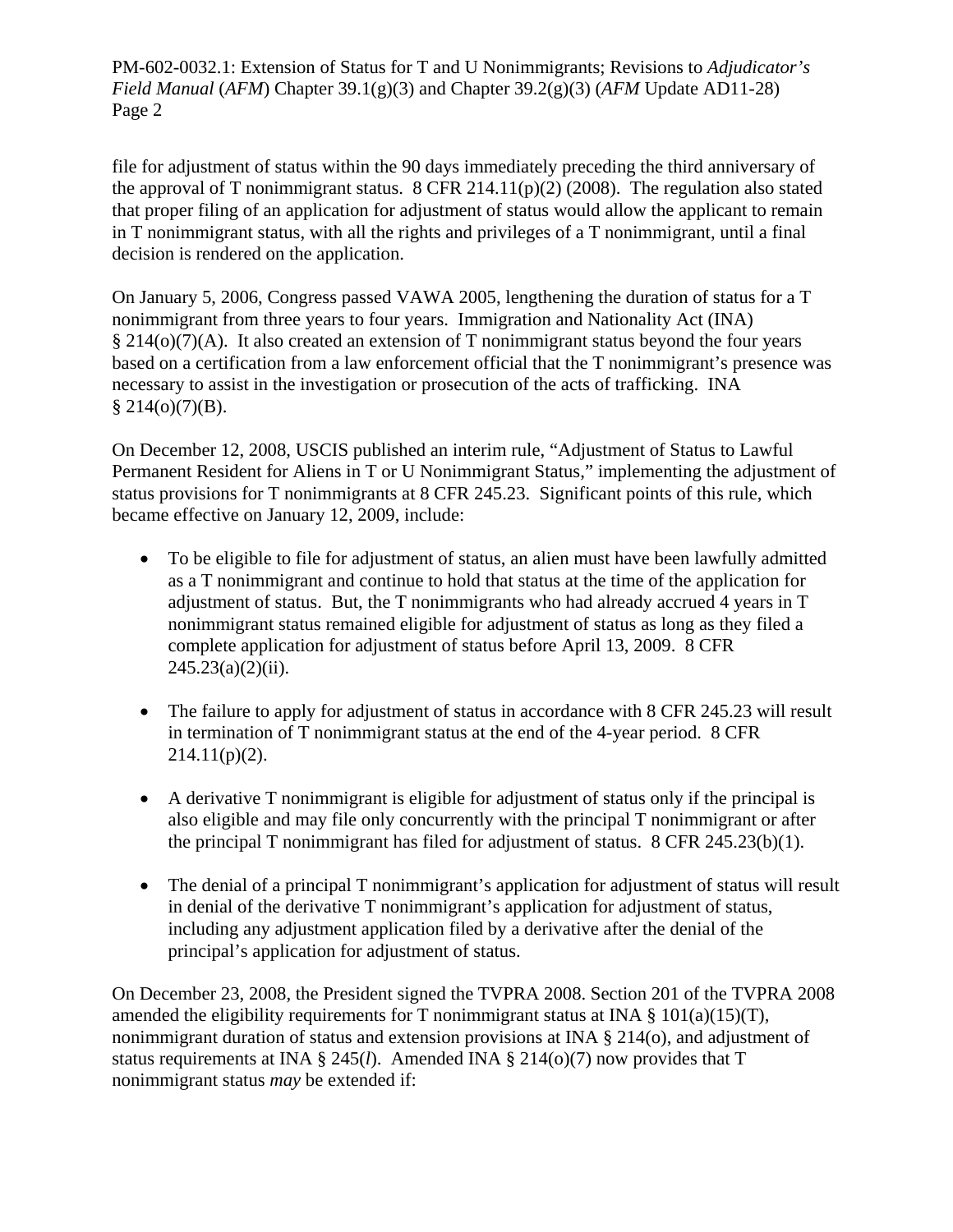- A Federal, State, or local law enforcement official, prosecutor, judge, or other authority investigating or prosecuting activity relating to human trafficking certifies that the presence of the T nonimmigrant in the United States is necessary to assist in the investigation or prosecution of acts of trafficking; or
- USCIS determines that an extension of the period of T nonimmigrant status is warranted due to exceptional circumstances.

Amended INA § 214(o)(7) now provides that USCIS *must* extend T nonimmigrant status:

During the pendency of an application for adjustment of status under INA § 245*(l)*.

# *U Nonimmigrant Status*

On September 27, 2007, USCIS published an interim rule codified at 8 CFR 214.14, "Alien Victims of Certain Qualifying Criminal Activity," implementing the U nonimmigrant status created by VAWA 2000. 8 CFR 214.14(g) provides that U nonimmigrant status may be approved for a period not to exceed four years in the aggregate. USCIS will grant the derivative the extra time needed to make his or her period in the United States equal four full years. 8 CFR  $214.14(g)(2)(i)$  provides extensions of U nonimmigrant status if:

- The U nonimmigrant's initial period of stay is less than four years; or
- A qualifying family member is unable to enter the United States timely due to delays in processing, in which case the family member's status may be extended beyond the expiration of the principal nonimmigrant's status to ensure the family member will accrue at least three years in U nonimmigrant status for purposes of adjusting status (See PM 602-0001).

8 CFR 214.14(g)(2)(ii) provides extensions of U nonimmigrant status beyond the statutorily permissible four-year period if:

• The certifying official on the U nonimmigrant petition attests that the nonimmigrant's presence in the United States continues to be necessary to assist in the investigation or prosecution of the qualifying criminal activity.

On December 12, 2008, USCIS published an interim rule, "Adjustment of Status to Lawful Permanent Resident for Aliens in T or U Nonimmigrant Status," implementing the adjustment of status provisions for U nonimmigrants at 8 CFR 245.24. This rule became effective on January 12, 2009. To be eligible to file for adjustment of status, an alien must have been lawfully admitted as a U nonimmigrant and continue to hold that status at the time of application for adjustment of status, or the alien has accrued at least four years in U interim relief status and files a complete adjustment application within 120 days of the date of approval of the U nonimmigrant petition. 8 CFR 245.24(b)(2). Under the adjustment regulations, a derivative U nonimmigrant can adjust status at any time the derivative U nonimmigrant meets the requirements to adjust status at 8 CFR 245.24. The adjustment of status of a derivative U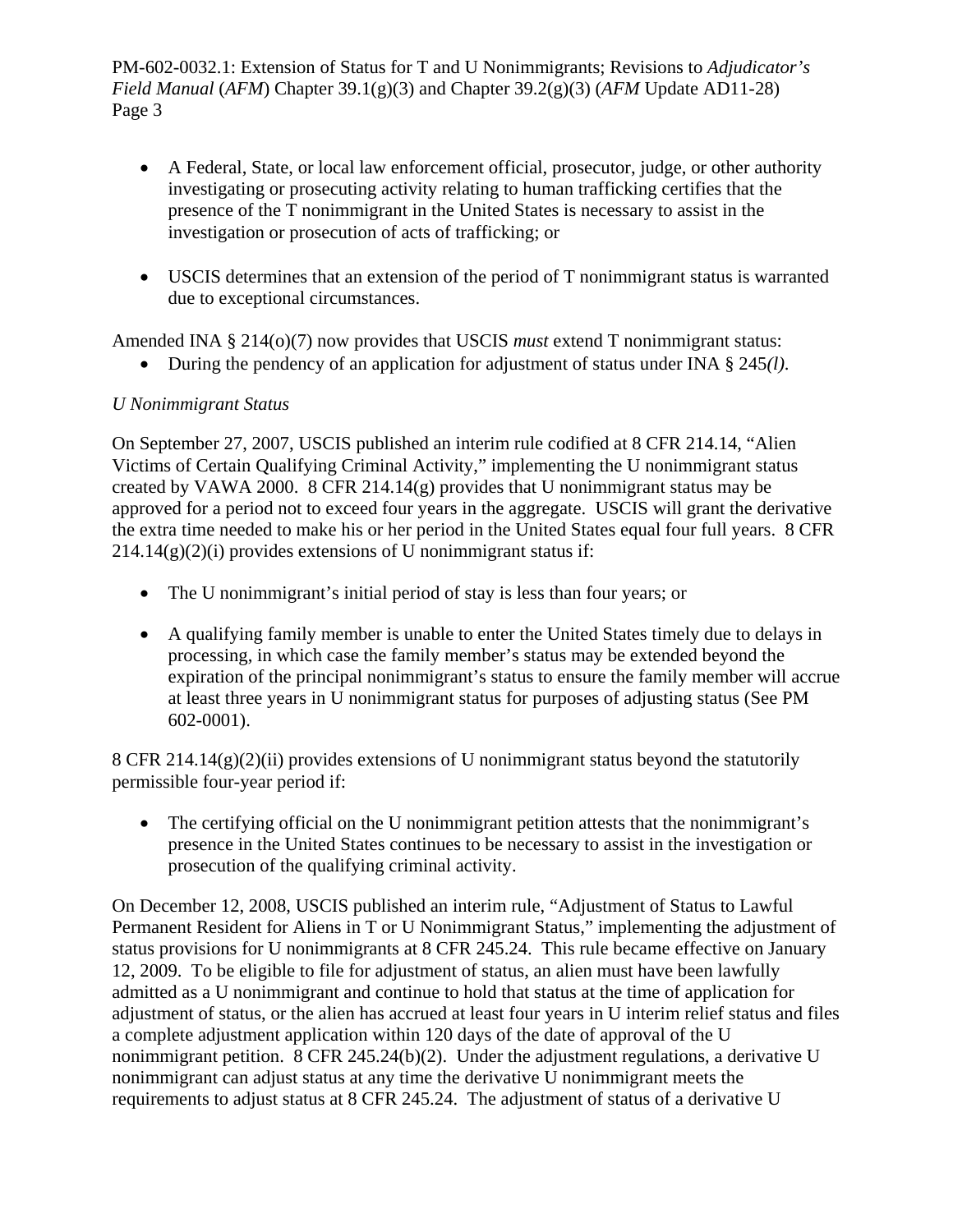nonimmigrant is not tied to the principal, so derivative U nonimmigrants are able to adjust status as long as they meet the adjustment requirements at the time of filing. Specifically, derivative U nonimmigrants must have three years of continuous physical presence in the United States and be in U nonimmigrant status at the time of filing. A derivative U nonimmigrant may need to request an extension of derivative status to accrue sufficient continuous physical presence in derivative U nonimmigrant status before applying for adjustment of status.

The TVPRA 2008 became effective on December 23, 2008. Section 201 of the TVPRA 2008 amended the duration of status and extension provisions at INA § 214(p). Amended INA § 214(p)(6) now provides that U nonimmigrant status *may* be extended if:

• The DHS Secretary determines that an extension of such period is warranted due to exceptional circumstances.

Amended INA § 214(p)(6) now provides that USCIS *must* extend U nonimmigrant status in *any*  of the following circumstances:

- A Federal, State, or local law enforcement official, prosecutor, judge, or other Federal, State, or local authority investigating or prosecuting criminal activity certifies that the alien's presence in the United States is required to assist in the investigation or prosecution of such criminal activity; or
- During the pendency of an application for adjustment of status under INA  $\S$  245(m).

# **Policy**

# *T Nonimmigrants*

Due to the complex changes to the statutory and regulatory requirements for T nonimmigrant status and related adjustment of status applications, this section on T nonimmigrants is divided into four categories with specific instructions for those applications that fall within each group.

The following information applies to T nonimmigrants afforded an extension of status during the pendency of an application for adjustment of status:

- To receive an extension of T nonimmigrant status based on the filing of an application for adjustment of status, the T nonimmigrant should file the Form I-485, Application to Register Permanent Residence or Adjust Status, with the Vermont Service Center. There is no need to file the Form I-539, Application to Extend/Change Nonimmigrant Status.
- All adjustment of status applications will be adjudicated according to the T adjustment regulation at 8 CFR 245.23.
- When a T nonimmigrant properly files for adjustment of status (which includes the requirement that the applicant hold T nonimmigrant status at the time of filing), USCIS will issue two new Forms I-797, Notice of Action: a receipt notice for the application for adjustment of status; and a notice of extension of the T nonimmigrant status.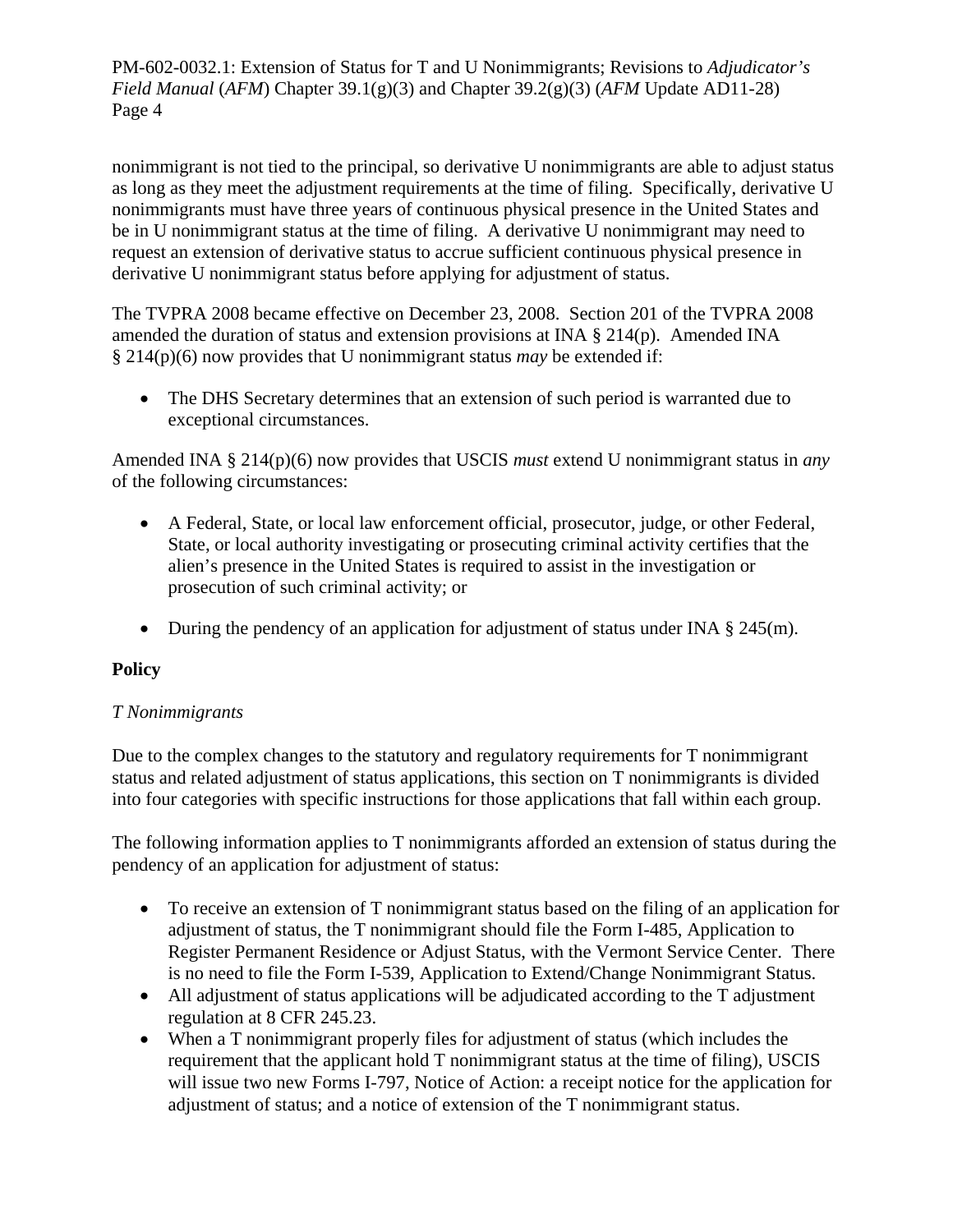- The extension of T nonimmigrant status will be valid until a decision is rendered on the pending Form I-485 and, during that time, the applicant will continue in valid T nonimmigrant status with all the associated rights, privileges, and responsibilities.
- While the Form I-485 is pending, any Employment Authorization Document (EAD), as well as renewals of such EAD, will be issued using the (c)(9) eligibility code. An applicant may file Form I-765, Application for Employment Authorization, concurrently with Form I-485.
- Derivative T nonimmigrants who properly file an application for adjustment of status will be issued two new Forms I-797, as described above. Derivative T nonimmigrant status will not be extended based on the principal T nonimmigrant's pending Form I-485.

The following information applies to T nonimmigrants seeking an extension of status based on law enforcement need or exceptional circumstances:

- To request an extension of T nonimmigrant status based on law enforcement need or exceptional circumstances, the principal T nonimmigrant should file the Form I-539, Application to Extend/Change Nonimmigrant Status, along with supporting evidence, with the Vermont Service Center.
- If the principal T nonimmigrant wants the extension of status also to be applied to any derivative T nonimmigrant family members, the principal should clearly indicate that request in writing on the Form I-539.
- The Form I-539 should be filed before the T nonimmigrant status expires. However, if the T nonimmigrant can explain in writing why he or she is filing the Form I-539 after the T nonimmigrant status has expired, USCIS has discretion to grant an extension based on an untimely filed Form I-539 on a case-by-case basis.
- When a T nonimmigrant properly files a Form I-539, USCIS will issue two new Forms I-797, Notice of Action: a receipt notice for Form I-539 and, if the Form I-539 is approved, a notice of extension of the T nonimmigrant status. This documentation will be issued to any derivative T nonimmigrants indicated in writing on the Form I-539.
- The extension of T nonimmigrant status based on law enforcement need or exceptional circumstances will be valid for one year from the date the T nonimmigrant status ends. In the case of an untimely Form I-539 filed after T nonimmigrant status has expired, the extension will be valid from the date the previous status expired and for one year from approval of the extension. During that period, the applicant will continue in valid T nonimmigrant status with all the associated rights, privileges, and responsibilities.
- Any Employment Authorization Document (EAD) (including renewals) will be issued using the (a)(16) eligibility code for principals and (c)(25) eligibility code for derivatives. An applicant may file Form I-765 concurrently with Form I-539.

# *Group 1: Applicant Filed for Adjustment of Status While in T Nonimmigrant Status*

Under the T nonimmigrant regulations that were in effect before the adjustment regulations, a proper filing for adjustment of status must have been made within the 90 days preceding the third anniversary of the approval of the T nonimmigrant status. 8 CFR 214.11(p)(2) (2008). Those T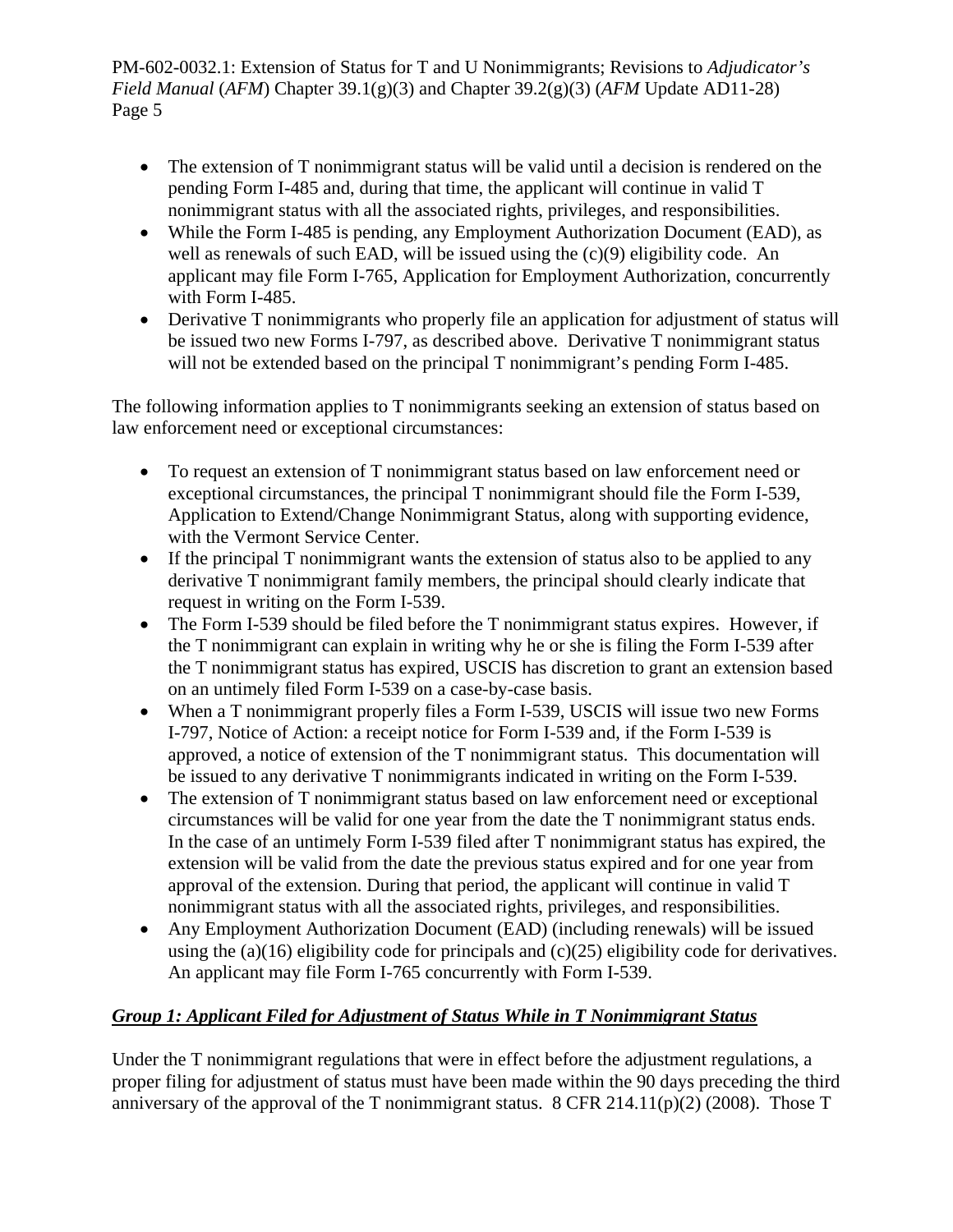nonimmigrants who properly filed for adjustment of status in accordance with the previous regulations, even though they had accrued less than three years in T nonimmigrant status, will have the Form I-485 adjudicated. Based on the proper filing made under old 8 CFR  $214.11(p)(2)$ , these applicants are considered to continue in T nonimmigrant status until a final decision is made on the application for adjustment of status. Because these T nonimmigrants filed their applications for adjustment of status prior to the adjustment regulations, adjudicators may need to send a Request For Evidence (RFE) to request evidence required by the adjustment regulation.

Apart from those T nonimmigrants who filed in accordance with the filing instructions in old 8 CFR 214.11(p)(2) (2008), USCIS will not accept early filings for adjustment of status from principal T nonimmigrants with less than three years in T nonimmigrant status (except for those adjustment of status applications based on the exception at 8 CFR 245.23(a)(3) allowing for filing before three years in T nonimmigrant status because an investigation or prosecution is complete). Any Form I-485 that is filed prior to the principal T nonimmigrant accruing three years in T nonimmigrant status (other than the exception) will be rejected as untimely filed.

# *Group 2: Applicant Filed for Adjustment of Status After T Nonimmigrant Status Expired but Before April 13, 2009*

The adjustment regulation allowed those applicants with expired T nonimmigrant status to file for adjustment of status by April 13, 2009 (90 days from the effective date of the T adjustment regulation). 8 CFR 245.23(a)(2)(ii).

Those applicants in Group Two with expired T nonimmigrant status who properly filed a Form I-485 *before* April 13, 2009, are considered to continue in T nonimmigrant status until a final decision is made on the application for adjustment of status.

# *Group 3: Applicant's T Nonimmigrant Status Expired and Applicant Failed to File for Adjustment of Status Before April 13, 2009*

Those T nonimmigrants whose status has expired, but who did not file for adjustment of status before April 13, 2009, should not have their T nonimmigrant status extended, unless they request an extension based on law enforcement need or exceptional circumstances. See INA  $214(o)(7)(B)(i)$  and (iii). One of these extensions is necessary for the expired T nonimmigrant to be eligible to file for adjustment of status.

As outlined above, to request either of these extensions, the T nonimmigrant files Form I-539 along with supporting evidence. The nonimmigrant bears the burden of establishing eligibility for an extension. To establish law enforcement need, supporting evidence may include a new Form I-914 Supplement B, Declaration of Law Enforcement Officer for Victim of Trafficking in Persons, or other evidence from law enforcement. To establish exceptional circumstances, supporting evidence may include an applicant's affirmative statement and any other credible evidence to establish exceptional circumstances. The T nonimmigrant should explain in writing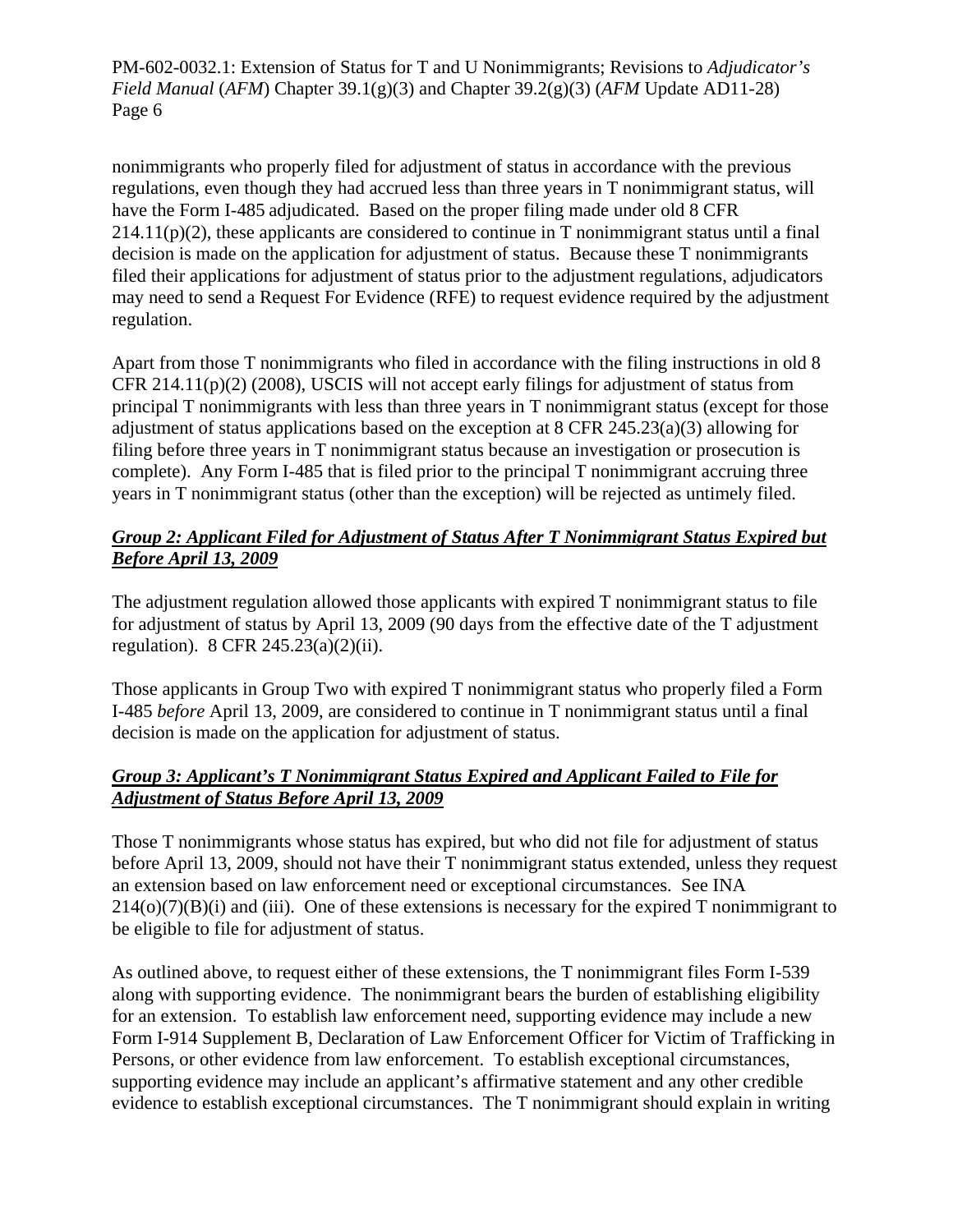why he or she is filing the Form I-539 after the T nonimmigrant status has expired. USCIS will exercise its discretion to grant or deny an extension based upon the justification for the untimely filing in the specific circumstances of the case. If USCIS grants an extension of T nonimmigrant status, USCIS will issue a new Form I-797 extension notice valid from the date the previous status expired and for one year from approval of the extension. Once an applicant receives this new Form I-797, they may then file Form I-485 to adjust their status to lawful permanent resident before the expiration of the extension.

One example of possible exceptional circumstances is if a principal T nonimmigrant's status has expired and the approved derivative did not receive a T visa from a consulate and enter the United States before the expiration of the principal's T nonimmigrant status. In the evidence submitted to establish exceptional circumstances, the principal should explain what exceptional circumstances prevented the derivatives from entering the United States. Once the extension is granted and the derivatives enter the United States, then the principal and derivative T nonimmigrants can file for adjustment of status.

# *Group 4: Derivative Family Members*

Once a principal T nonimmigrant is no longer a T nonimmigrant, whether through adjustment of status to legal permanent resident or through expiration of the T nonimmigrant status, any derivative T nonimmigrants will no longer hold derivative T nonimmigrant status. For example, if a principal T nonimmigrant did not file for adjustment of status and his or her status later expired as a result, the status of any approved derivatives in the United States will also have expired and any approved derivatives abroad would not be eligible for admission into the United States on a T visa.

To be eligible to apply for adjustment of status, a derivative T nonimmigrant must continue to hold T nonimmigrant status at the time of filing the application for adjustment of status. 8 CFR 245.23(b)(2). Accordingly, derivative T nonimmigrants are encouraged to file for adjustment of status concurrently with the principal T nonimmigrant to prevent expiration of the derivative T nonimmigrant status and the resulting ineligibility for adjustment of status. A derivative T nonimmigrant's status will be automatically extended when the derivative properly files for adjustment of status.

Where the approved derivative of a principal T nonimmigrant has not been issued a T visa by a consulate and entered the United States and the principal's nonimmigrant status is soon to expire, the principal is strongly encouraged to seek an extension of status based on exceptional circumstances, making sure to indicate on the Form I-539 that the extension should also be applied to the derivatives, and then wait for the derivatives to enter the United States before applying for adjustment of status. This step will prevent expiration of the derivative T nonimmigrant status and the resulting ineligibility for adjustment of status.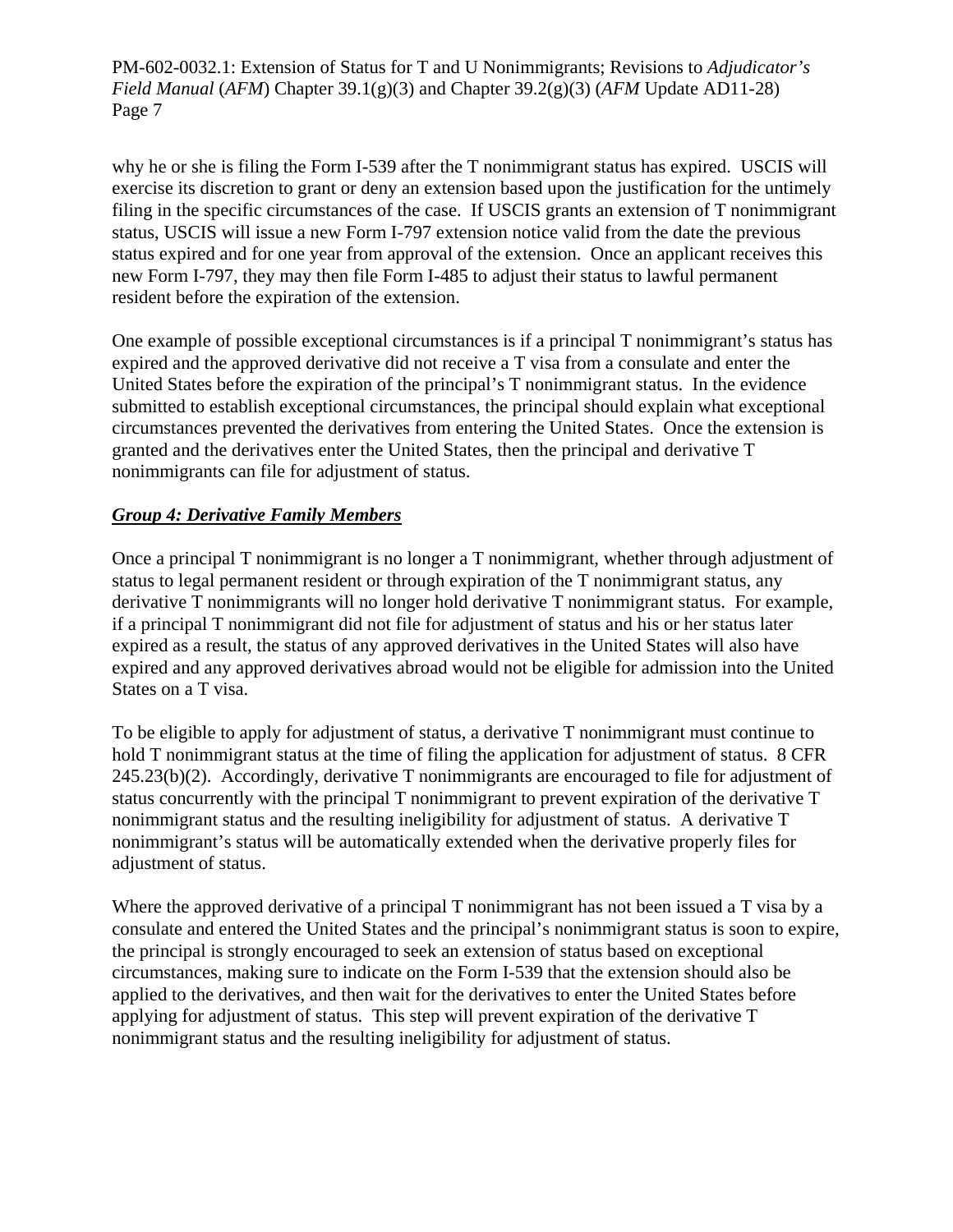# *U Nonimmigrants*

The following information applies to U nonimmigrants afforded an extension of status during the pendency of an application for adjustment of status:

- To receive an extension of U nonimmigrant status based on the filing of an application for adjustment of status, the U nonimmigrant should file the Form I-485, Application to Register Permanent Residence or Adjust Status, with the Vermont Service Center. There is no need to file the Form I-539, Application to Extend/Change Nonimmigrant Status.
- All adjustment of status applications will be adjudicated according to the U adjustment regulation at 8 CFR 245.24.
- When a U nonimmigrant properly files for adjustment of status (which includes the requirement that the applicant hold U nonimmigrant status at the time of filing), USCIS will issue two Forms I-797, Notice of Action: a receipt notice for the application for adjustment of status and a notice of extension of the U nonimmigrant status.
- The extension of U nonimmigrant status will be valid until a decision is rendered on the pending Form I-485 and, during that time, the applicant will continue in valid U nonimmigrant status with all the associated rights, privileges, and responsibilities.
- While the Form I-485 is pending, any Employment Authorization Document (EAD) (including renewals) will be issued using the  $(c)(9)$  eligibility code. An applicant may file Form I-765, Application for Employment Authorization, concurrently with Form I-485.
- Derivative U nonimmigrants who properly file an application for adjustment of status will be issued two Forms I-797, as described above. Derivative U nonimmigrant status will not be extended based on the principal U nonimmigrant's pending I-485.

To be eligible to file for adjustment of status, a U nonimmigrant must be in valid U nonimmigrant status and may therefore require an extension of U nonimmigrant status. The INA allows for an extension of U nonimmigrant status based on law enforcement request or upon a determination that the extension is warranted due to exceptional circumstances. INA § 214(p)(6). The following information applies to U nonimmigrants seeking an extension of status based on law enforcement request or exceptional circumstances:

- To request an extension of U nonimmigrant status based on law enforcement request or exceptional circumstances, the principal U nonimmigrant should file Form I-539, Application to Extend/Change Nonimmigrant Status, along with supporting evidence, with the Vermont Service Center.
- If the principal U nonimmigrant wants the extension of status also to be applied to any derivative U nonimmigrant family members, the principal should clearly indicate that request in writing on the Form I-539.
- The Form I-539 should be filed before the U nonimmigrant status expires. However, if the U nonimmigrant can explain in writing why he or she is filing the Form I-539 after the U nonimmigrant status has expired, USCIS has discretion to grant an extension based upon on an untimely filed Form I-539 on a case-by-case basis.
- When a U nonimmigrant properly files a Form I-539, USCIS will issue two Forms I-797, Notice of Action: a receipt notice for the Form I-539 and, if the Form I-539 is approved,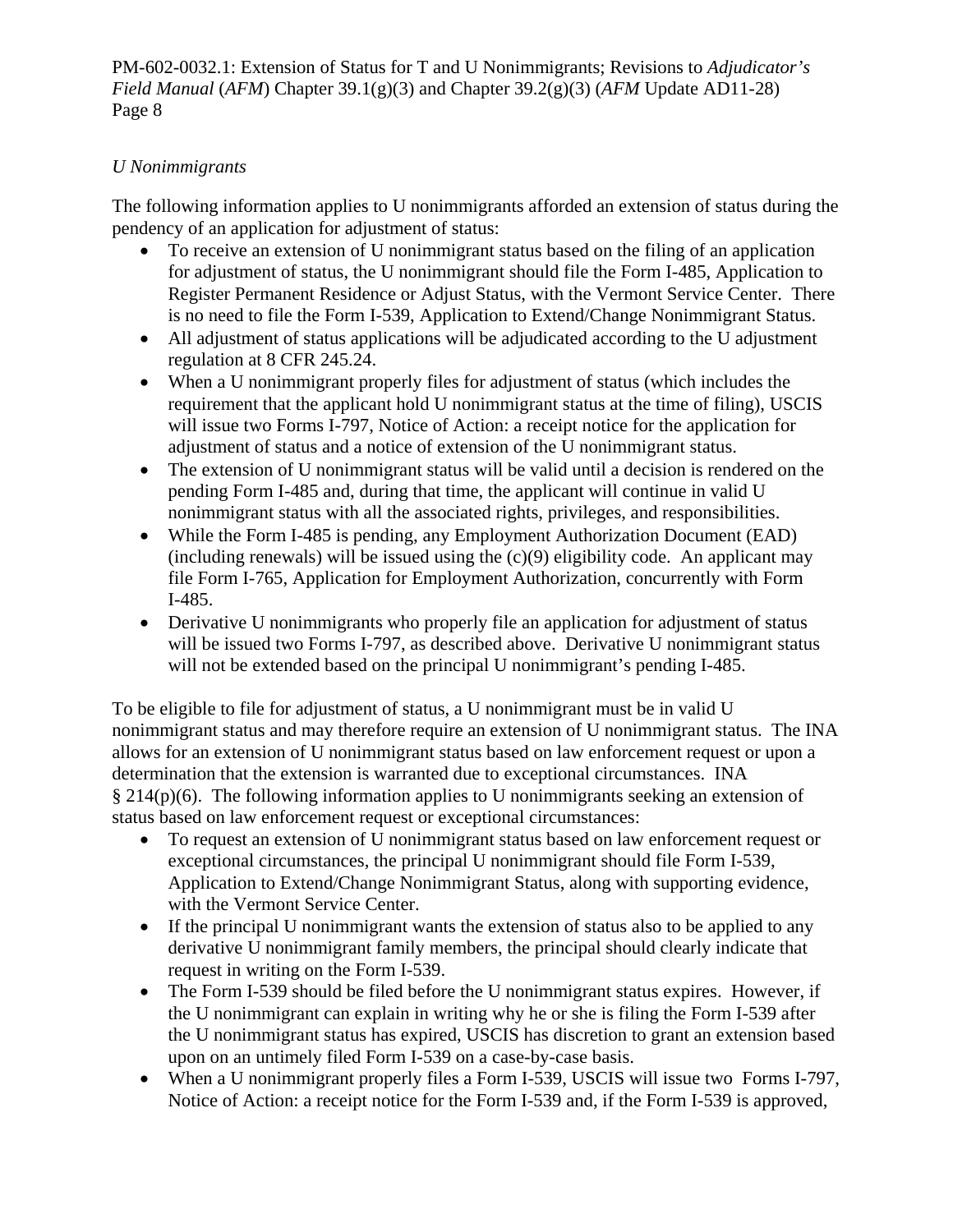a notice of extension of the U nonimmigrant status. This documentation will be issued to any derivative U nonimmigrants indicated in writing on the Form I-539.

- The extension of U nonimmigrant status based on law enforcement need or exceptional circumstances will be valid for one year from the date the U nonimmigrant status ends. In the case of an untimely Form I-539 filed after U nonimmigrant status has expired, the extension will be valid from the date the previous status expired and for one year from approval of the extension. During such period, the applicant will continue in valid U nonimmigrant status with all the associated rights, privileges, and responsibilities.
- Any Employment Authorization Document (EAD) (including renewals) will be issued using the (a)(19) eligibility code for principals and (a)(20) eligibility code for derivatives. An applicant may file Form I-765 concurrently with Form I-539.

The nonimmigrant bears the burden of establishing eligibility for an extension. In the case of law enforcement request, supporting evidence must include a new Form I-918 Supplement B, U Nonimmigrant Status Certification. In the case of exceptional circumstances, an applicant may submit an affirmative statement and any other credible evidence to establish exceptional circumstances.

# *U Nonimmigrant Derivative Family Members*

Once a principal U nonimmigrant is no longer a U nonimmigrant, whether through adjustment of status to lawful permanent resident or through expiration of the U nonimmigrant status, any derivative U nonimmigrants will no longer be eligible for admission into the United States on a U visa. For example, if a principal U nonimmigrant did not file for adjustment of status and his or her status later expired as a result, any approved derivatives abroad would not be eligible for admission into the United States on a U visa. After admission into the United States as a derivative U nonimmigrant, derivative status may be extended beyond the expiration of the principal nonimmigrant's status to ensure the derivative will accrue at least three years in U nonimmigrant status for purposes of adjusting status. See PM 602-0001.

To be eligible to apply for adjustment of status, a derivative U nonimmigrant must continue to hold U nonimmigrant status at the time of filing the application for adjustment of status. 8 CFR 245.24(b)(2). Accordingly, derivative U nonimmigrants are encouraged to file for adjustment of status concurrently with the principal U nonimmigrant to prevent expiration of the derivative U nonimmigrant status and the resulting ineligibility for adjustment of status. A derivative U nonimmigrant's status will be automatically extended when the derivative properly files for adjustment of status.

Where the approved derivative of a principal U nonimmigrant has not been issued a U visa by a consulate and entered the United States and the principal's nonimmigrant status is soon to expire, the principal can seek an extension of status based on exceptional circumstances, making sure to indicate on the Form I-539 that the extension should be applied to the derivatives as well, and then wait for the derivatives to enter the United States before applying for adjustment of status. This step will prevent expiration of the derivative U nonimmigrant status and the resulting ineligibility for admission into the United States. Alternatively, the principal U nonimmigrant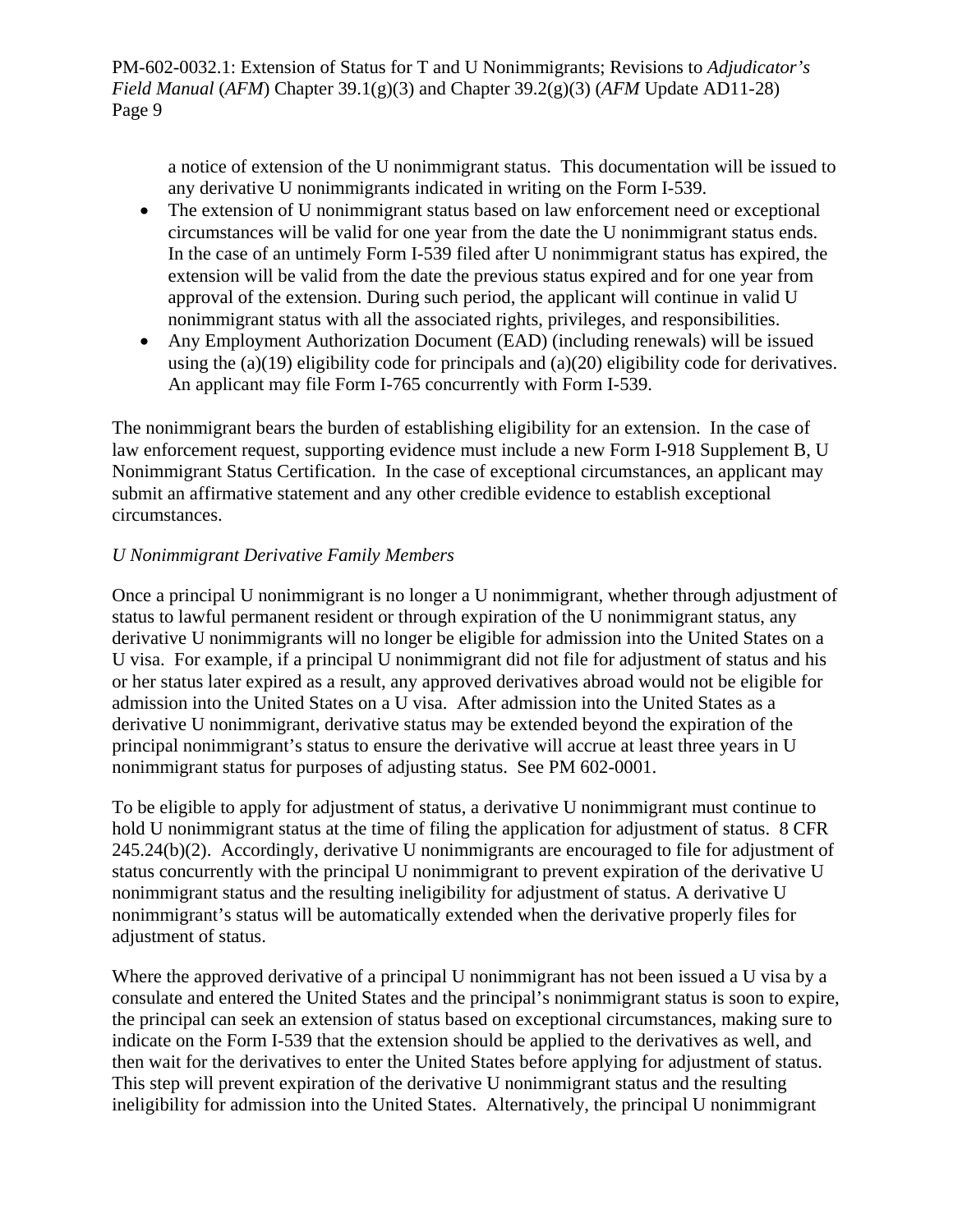can file the Form I-929, Petition for Qualifying Family Member of a U-1 Nonimmigrant, concurrently or after approval of the principal's Form I-485, for certain derivative family members who have never held derivative U nonimmigrant status. After approval of the Form I-929, the derivative can apply for a visa at a consulate to enter the United States as a legal permanent resident.

#### **Implementation**

The Adjudicator's Field Manual (AFM) is revised as follows:

 $\mathcal{F}$  1. A new paragraph (g)(3) is added to Chapter 39.1 of the *AFM* to read:

# **CHAPTER 39.1 U Nonimmigrants**

- (g) Duration of U Nonimmigrant Status.
	- (3) Procedures for Extension of Status
		- (A) Filing
			- o The extension of status based on the pendency of an application for adjustment of status is automatic when the applicant files Form I-485.
			- o To request an extension of status based on law enforcement request or exceptional circumstances, the applicant files Form I-539.
			- o The Form I-539 should be filed before the U nonimmigrant status expires. However, if the U nonimmigrant can explain in writing why he or she is filing the Form I-539 after the U nonimmigrant status has expired, USCIS has discretion to grant an extension based upon on an untimely filed Form I-539 on a case-by-case basis.
		- (B) Documentation
			- o In general, when granting an extension of status, USCIS will issue a Form I-797, Notice of Action.
			- o The applicant continues in valid U nonimmigrant status with all the rights, privileges, and responsibilities provided to a U nonimmigrant.
			- o Extensions of status based on a pending application for adjustment of status will be valid until USCIS makes a final decision on the application for adjustment of status.
			- o Extensions of status based on law enforcement request or exceptional circumstances will be valid for a period of one year beginning on the date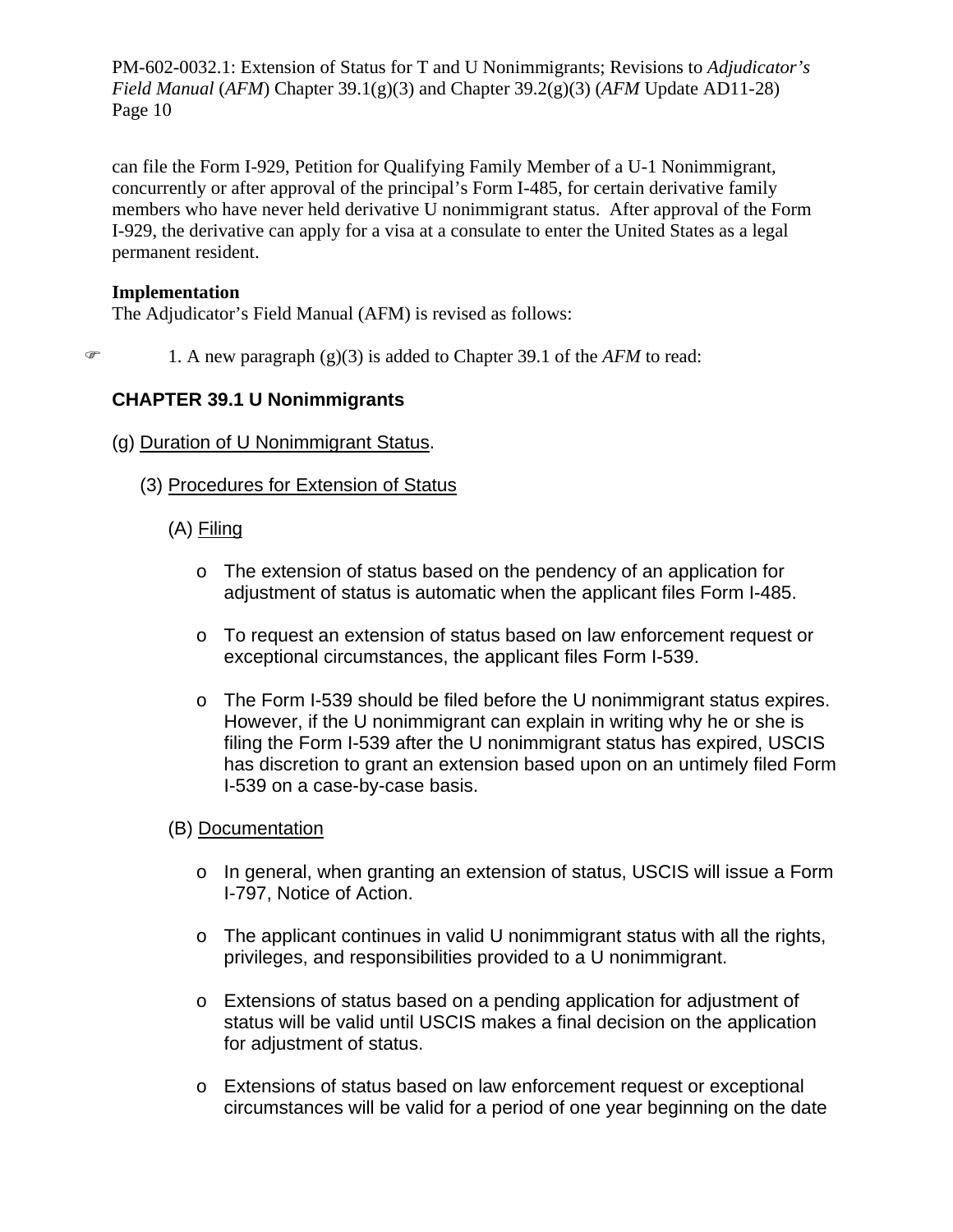> U nonimmigrant status ends. In the case of an untimely Form I-539 filed after U nonimmigrant status has expired, the extension will be valid from the date the previous status expired and for one year from approval of the extension.

- o Any EAD issued with the Form I-485 pending shall be issued using the (c)(9) eligibility code.
- o Any EAD issued with the Form I-539 shall be issued using the (a)(19) or (a)(20) eligibility code, as applicable.
- o Derivatives who properly file Form I-485, or when a principal files a Form I-539 requesting extension for derivatives in writing, will also be issued a Form I-797 in the same manner as the principal.

# (C) Supporting evidence:

- o If seeking an extension of status due to a law enforcement need, an applicant must submit a new Form I-918 Supplement B from law enforcement certifying the presence of the U nonimmigrant is necessary to assist in the investigation or prosecution of the qualifying criminal activity.
- o If seeking an extension of status due to exceptional circumstances, an applicant may submit an affirmative statement and any other credible evidence.
- 2. A new paragraph (g)(3) is added to Chapter 39.2 of the *AFM* to read:

# **Chapter 39.2 T Nonimmigrants**

- (g) Duration of T Nonimmigrant Status.
	- (3) Procedures for Extension of Status.
		- (A) Filing
			- $\circ$  The extension of status based on the pendency of an application for adjustment of status is automatic when the applicant files Form I-485.
			- o To request an extension of status based on law enforcement request or exceptional circumstances, the applicant files Form I-539.
			- o The Form I-539 should be filed before the T nonimmigrant status expires. However, if the T nonimmigrant can explain in writing why he or she is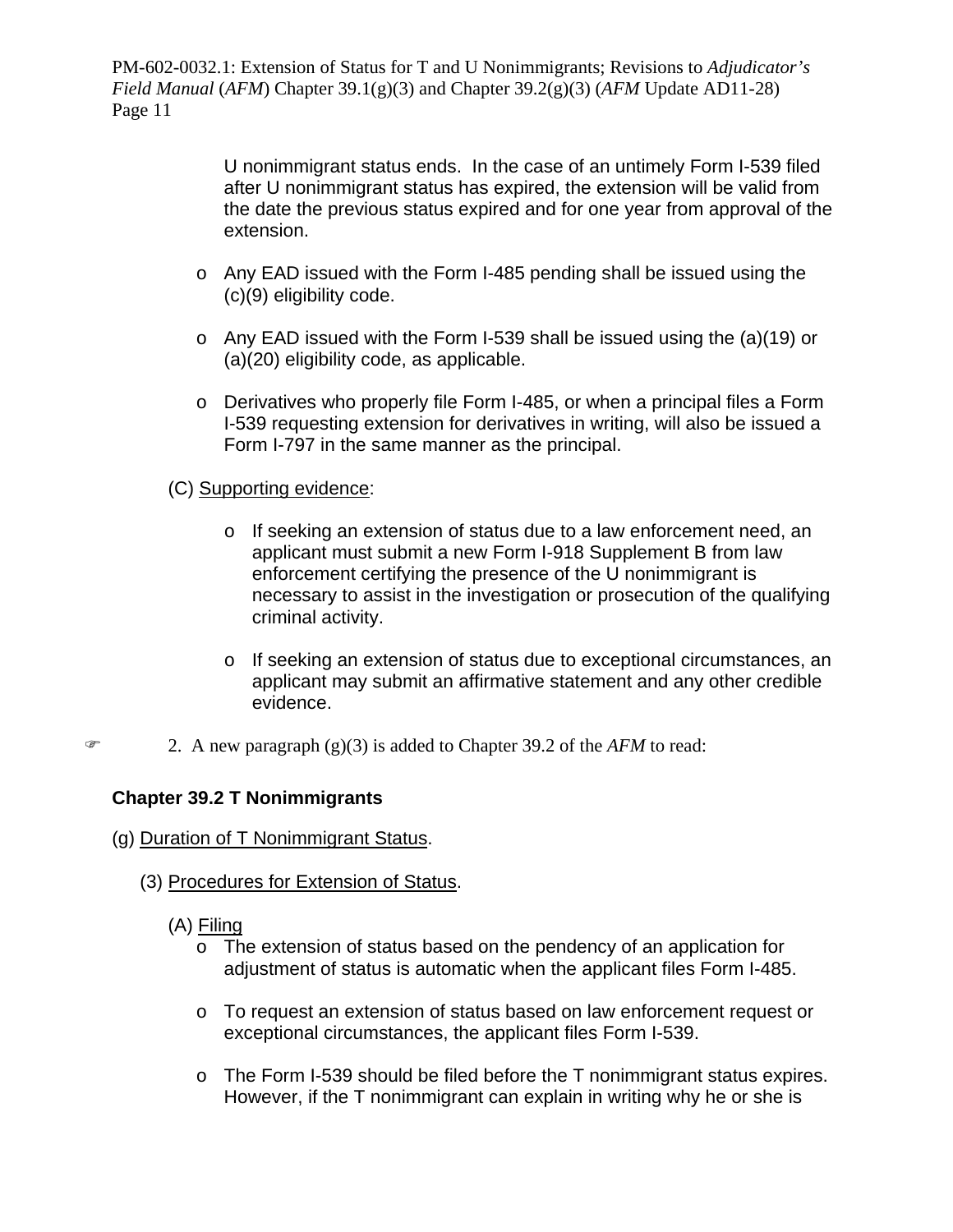> filing the Form I-539 after the T nonimmigrant status has expired, USCIS has discretion to grant an extension based on an untimely filed Form I-539 on a case-by-case basis.

- (B) Documentation
	- o In general, when granting an extension of status, USCIS will issue a Form I-797, Notice of Action.
	- $\circ$  The applicant continues in valid T nonimmigrant status with all the rights, privileges, and responsibilities provided to a T nonimmigrant.
	- o Extensions of status based on a pending application for adjustment of status will be valid until USCIS makes a final decision on the application for adjustment of status.
	- o Extensions of status based on exceptional circumstances or a law enforcement need will be valid for a period of one year beginning on the date the T nonimmigrant status ends. In the case of an untimely Form I-539 filed after U nonimmigrant status has expired, the extension will be valid from the date the previous status expired and for one year from approval of the extension.
	- o Any EAD issued with the Form I-485 is pending shall be issued using the (c)(9) eligibility code.
	- o Any EAD issued with the Form I-539 shall be issued using the (a)(16) or (a)(25) eligibility code, as applicable.
	- o Derivatives who file Form I-485, or when a principal files a Form I-539 requesting extension for derivatives in writing, will also be issued a Form I-797 in the same manner as the principal.
- (C) Supporting evidence:
	- o If seeking an extension of status due to law enforcement need, an applicant must submit a document from law enforcement, including a new Form I-914 Supplement B, certifying the presence of the T nonimmigrant is necessary to assist in the investigation or prosecution relating to human trafficking.
	- o If seeking an extension of status due to exceptional circumstances, an applicant may submit an affirmative statement and any other credible evidence.